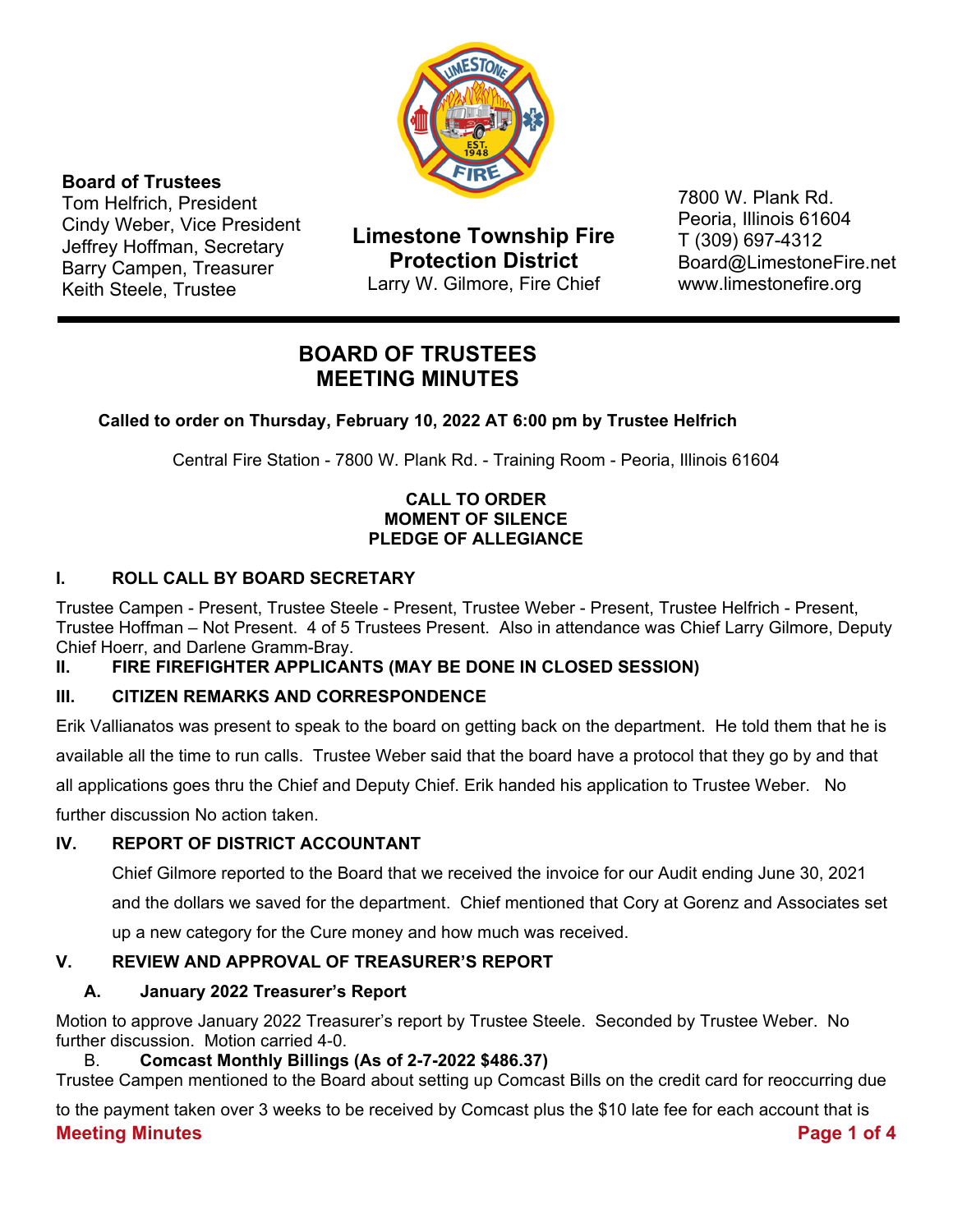being charged. As of right now the Comcast Internet bill per station is \$114.85 each and the TV portion is 26.97 monthly. Which totals our monthly Comcast Internet & TV for \$486.37 as of right now (2-10-2022). This amount can change if equipment cost or tax fees changes. We are in contract till March 2024.

Motion to have ALL Comcast billings to be paid by credit card monthly by Trustee Campen. Seconded by Trustee Steele. No further discussion. Motion carried 4-0.

### **VI. REVIEW AND APPROVAL OF NON-REOCCURRING BILLS**

| <b>Item</b>                                                                                                                                                     | \$Total    | <b>From</b> | PO#       | <b>Account</b> |
|-----------------------------------------------------------------------------------------------------------------------------------------------------------------|------------|-------------|-----------|----------------|
| 322 Annual PM, Pump & Misc. repairs -<br>\$2,955.44; 325 Annual PM, Pump & Misc. repairs<br>- \$4,125.82; 326 Replace/Calibrate Foam Inductor<br>$-$ \$1,636.09 | \$8,715.35 | MacQueen    | $22 - 16$ | 614            |
| Washing Machine and 4 salvage tarps - VISA CC                                                                                                                   | \$824.30   | Lowes       | $22 - 17$ | 616/605        |
| Battery for 361 (Added to PO 22-09 from<br>January)                                                                                                             | \$141.51   | O'Relly     | $22-09$   | 614            |
| <b>TOTAL:</b>                                                                                                                                                   | \$9,681.16 |             |           |                |

Motion to approve the \$9,681.16 in non-recurring expenses by Trustee Helfrich. Seconded by Trustee Weber. No further discussion. Motion carried 4-0.

### **VII. REPORT OF DISTRICT ATTORNEY (MAY BE DONE IN CLOSED SESSION)**

Chief Gilmore notified the board that we received a subpoena for records back in 2018. Chief said he called

our Attorney Andy Keyt in regards to this subpoena and Andy said it was ok to do it. No further discussion. No

action taken.

### **VIII. REVIEW AND APPROVAL OF MEETING MINUTES**

#### **A. Special Meeting minutes of January 7, 2022**

Motion to approve Special Meeting Minutes of January 7, 2022 by Trustee Campen. Seconded by Trustee Weber. No further discussion. Motion carried 4-0.

#### **B. Regular meeting minutes of January 13, 2022**

Motion to approve Regular Meeting Minutes of January 13, 2022 by Trustee Helfrich. Seconded by Trustee Steele. No further discussion. Motion carried 3-0 with 1 abstaining (Barry Campen)

### **IX. REPORT OF COMMAND**

In the month of January, the Fire District responded to 134 emergency calls. 4.32 per day, 2.31 members per call, 113 BLS, 7 Fire, 8 MVA, 6 others. 47 Calls duty crew only.

Chief notified the board that Heath Nolan and Gage Myers resign from the department.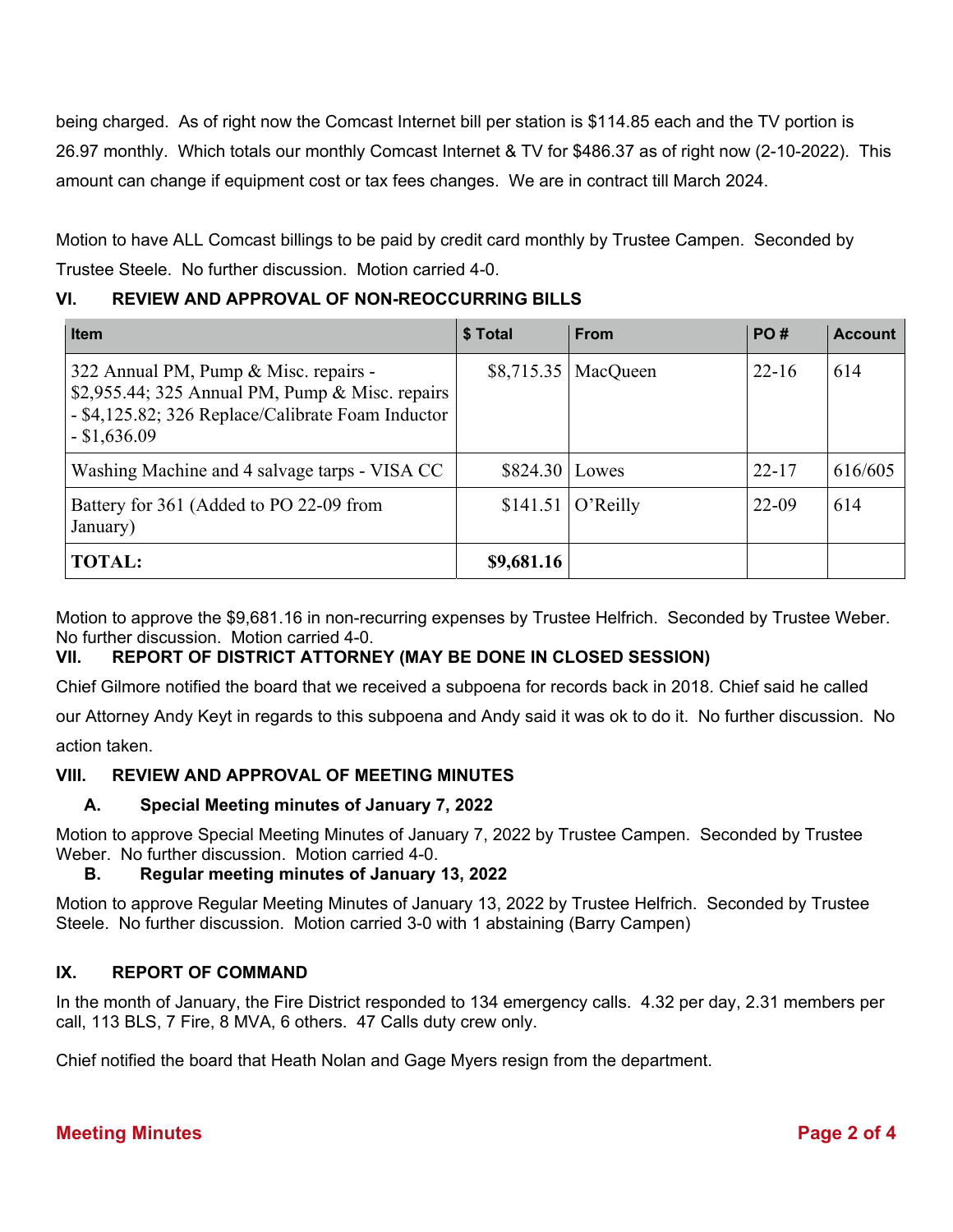Motion to accept Heath Nolan and Gage Myers resignation from the department by Trustee Helfrich. Seconded by Trustee Steele. Motion carried 4-0.

Chief updated the board on Alan Rush.

Chief's report provided attached to minutes.

### **X. BUDGET REQUEST – TO BUY**

| <b>Item</b>                                                                                   | \$ Total | from                  | PO#       | <b>Account</b> |
|-----------------------------------------------------------------------------------------------|----------|-----------------------|-----------|----------------|
| Cordless Handheld Electrostatic Disinfecting Sprayer<br>and disinfecting concentrated tablets |          | $$950.75$ Circle Tool | $22 - 18$ | 608            |
|                                                                                               |          |                       |           |                |
| TOTAL:                                                                                        | \$950.75 |                       |           |                |

Motion to approve budget request totaling \$950.75 by Trustee Campen. Seconded by Trustee Steele. No further discussion. Motion carried 4-0.

#### **XI. OLD BUSINESS**

#### A. **2021 Annual Bond Transcript Interest rate and Maturity Report and Confirmation.**

Board received the 2021 Annual Disclosure Report for the Bond from Bernardi Securities. Bernardi Securities compile the report together with information sent to them. No action taken.

#### B. 2021 Tax Levy Confirmation

Board was presented with the 2021 Tax Levy confirmation letter verifying the tax levy that was filed in December 2021. No action taken.

#### **XII. NEW BUSINESS**

#### **XIII. OTHER BUSINESS THAT LAWFULLY COMES BEFORE THE BOARD**

#### **XIV. CLOSED SESSION**

Motion to go into Closed session by Trustee Helfrich. Seconded by Trustee Campen. No further discussion. Motion carried 4-0.

Roll Call: Trustee Helfrich – Present; Trustee Weber – Present; Trustee Campen – Present; Trustee Steele – Present; Trustee Hoffman – Not Present 4 of 5 Trustee Present.

Meeting called back to order by Trustee Helfrich at 7:19 pm.

Roll Call Trustee Helfrich – Present; Trustee Weber – Present; Trustee Campen – Present; Trustee Steele – Present; Trustee Hoffman Not Present 4 of 5 Trustees Present. Applicant A

#### **Meeting Minutes Page 3 of 4**